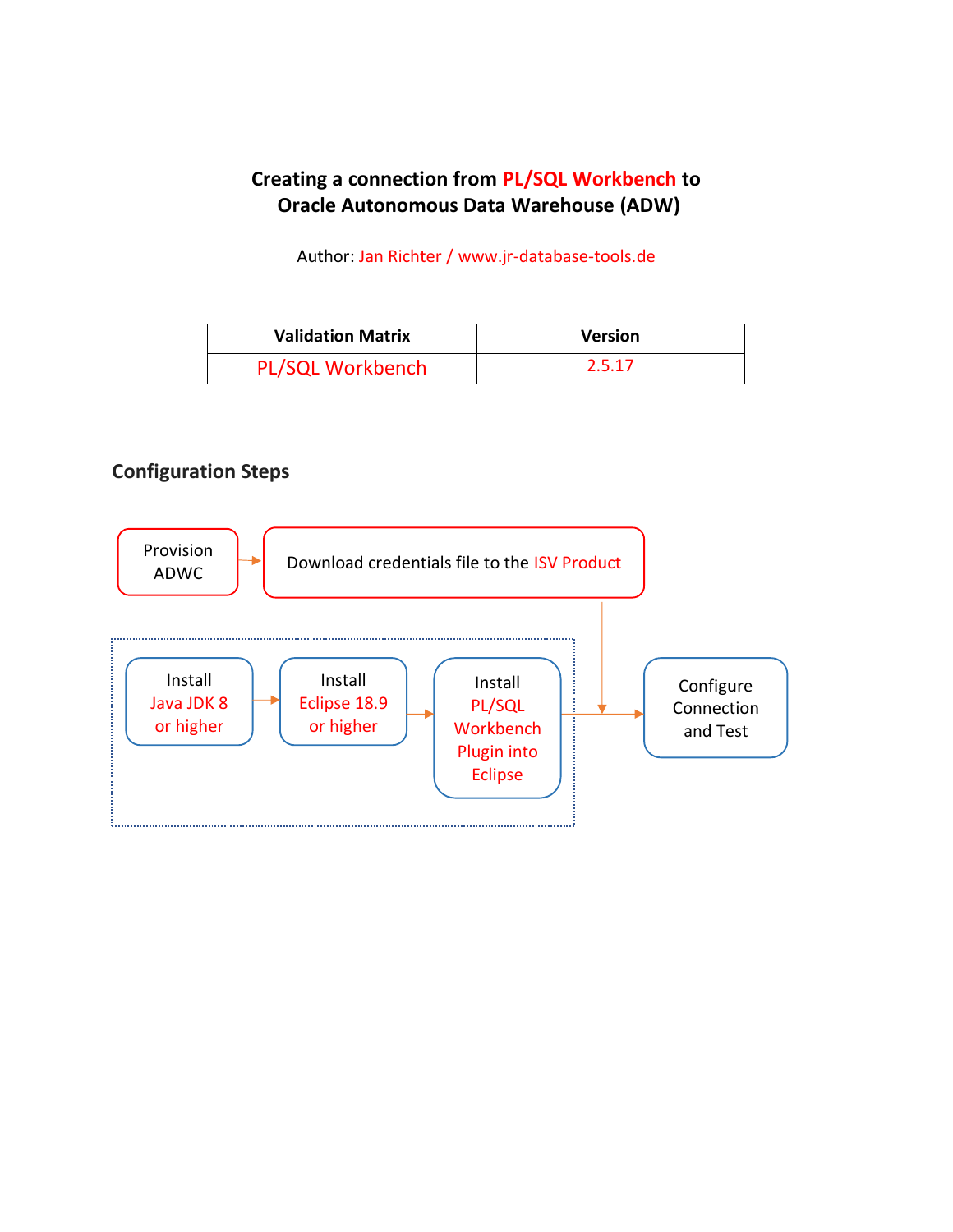### Step 1: Provision ADWC plus Install and Configure Oracle Client

- 1. Provision Autonomous Data Warehouse Cloud (ADWC) and download the corresponding credentials.zip file to the system that will have the PL/SQL Workbench installation. For the Oracle documentation to provision ADWC click [here.](http://www.oracle.com/webfolder/technetwork/tutorials/obe/cloud/adwc/OBE_Provisioning_Autonomous_Data_Warehouse_Cloud_bak/provisioning_autonomous_data_warehouse_cloud_v2.html) Also check [Downloading Client](https://docs.oracle.com/en/cloud/paas/autonomous-data-warehouse-cloud/user/connect-download-wallet.html#GUID-B06202D2-0597-41AA-9481-3B174F75D4B1)  [Credentials \(Wallets\).](https://docs.oracle.com/en/cloud/paas/autonomous-data-warehouse-cloud/user/connect-download-wallet.html#GUID-B06202D2-0597-41AA-9481-3B174F75D4B1)
- 2. All connections to Autonomous Data Warehouse Cloud use certificate-based authentication and Secure Sockets Layer (SSL). Uncompress credentials.zip file into a secure folder.
- 3. Optional : Download the Oracle [Database Client](https://www.oracle.com/technetwork/database/database-technologies/instant-client/overview/index.html) to the system where ISV Product is installed. Validate that the Oracle Database Client can communicate with ADWC, and since it is installed on the same system as XXX, it ensures that ISV Product is also configured correctly.
- 4. Optional : Edit the sqlnet.ora file, replacing "?/network/admin" with the name of the folder containing the client credentials.

For example:

```
WALLET LOCATION = (SOURCE = (METHOD = file) (METHOD DATA =
(DIRECTORY="/home/adwc_credentials")))
SSL_SERVER_DN_MATCH=yes
```
- 5. Optional : Create the TNS ADMIN environment variable and set it to the location of the secure folder containing the credentials file you saved in Step 3. The tnsnames. ora file provided with the credentials zip file contains three database service names identifiable as high, medium and low. The predefined service names provide different levels of performance and concurrency for Autonomous Data Warehouse Cloud. Use one of these service names in your ConnectString.
- 6. Optional : Test the Oracle Client with Oracle SQL\*Plus

```
sqlplus password/\"Password\"@ConnectString
or
sqlplus /nolog
sql> set define off
sql> connect username/password@connectString
```
If the connection is successful you are ready to move to the next step.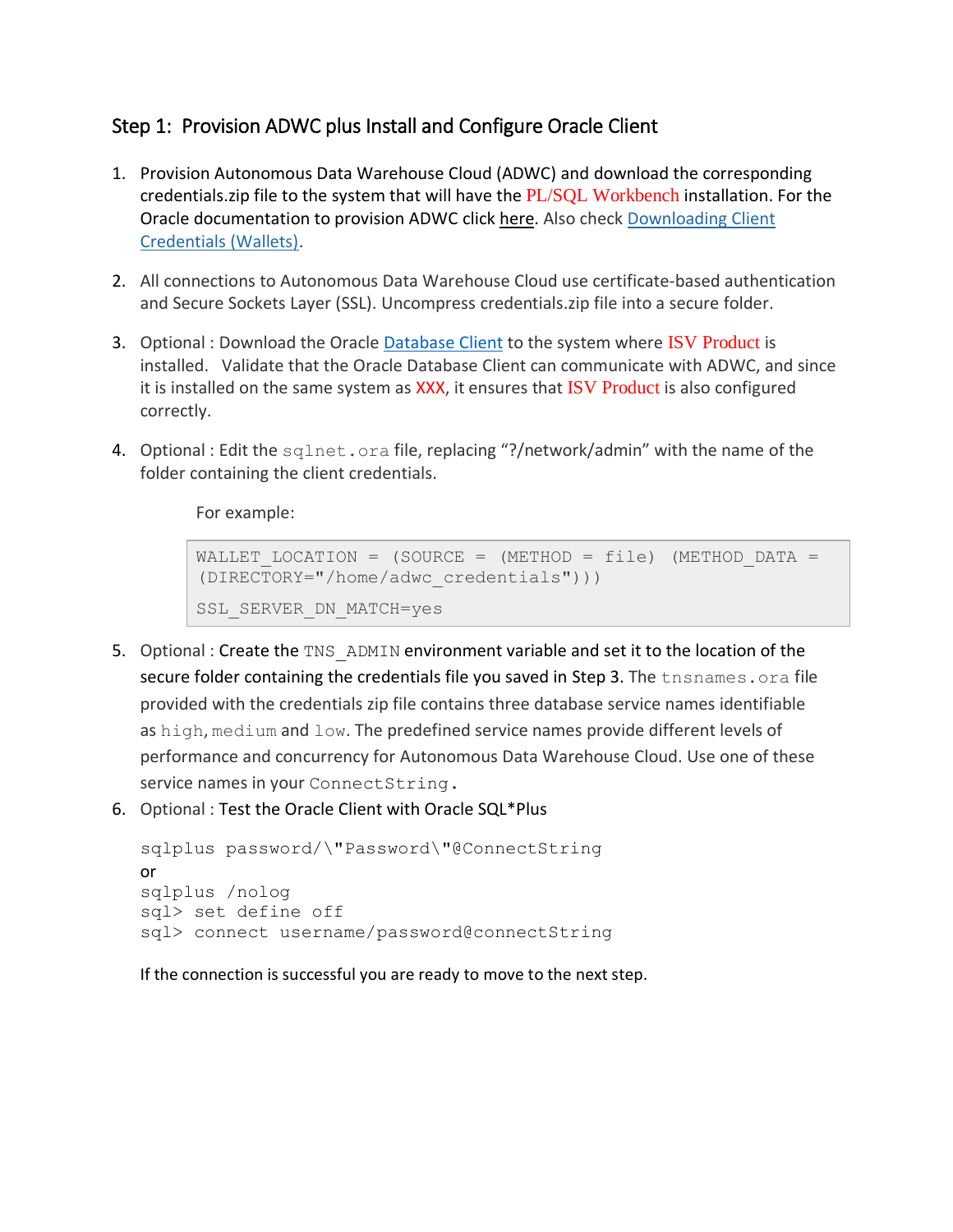## Step 2. Configure Connection of **PL/SQL Workbench**

#### Prerequisite

- An Oracle Autonomous Database ATP/ADW has been provisioned
- The credentials wallet zip-file has been downloaded und unpacked into a directory. (named : <wallet-dir>) [\(https://docs.oracle.com/en/cloud/paas/atp-cloud/atpug/connect-download](https://docs.oracle.com/en/cloud/paas/atp-cloud/atpug/connect-download-wallet.html#GUID-B06202D2-0597-41AA-9481-3B174F75D4B1)[wallet.html#GUID-B06202D2-0597-41AA-9481-3B174F75D4B1\)](https://docs.oracle.com/en/cloud/paas/atp-cloud/atpug/connect-download-wallet.html#GUID-B06202D2-0597-41AA-9481-3B174F75D4B1)
- Java JDK 8 or higher is installed [\(https://www.oracle.com/technetwork/java/javase/downloads/index.html\)](https://www.oracle.com/technetwork/java/javase/downloads/index.html).
- Eclipse IDE is installed [\(https://www.eclipse.org/downloads\)](https://www.eclipse.org/downloads).
- PL/SQL Workbench has been installed [\(http://www.jr-database-tools.de/download\)](http://www.jr-database-tools.de/download).
- 1. Start the Eclipse IDE.
- 2. Open the PL/SQL Workbench Perspective press on  $\overline{H}$  the global toolbar.
- 3. Press in PL/SQL Navigator View to open the Connection Dialog.
- 4. Edit the Connection Settings
	- Edit , Connection Name', , User', , Password' and choose URL
	- Insert the connection settings like using a JDBC connection e.g. : jdbc:oracle:thin:@rtool\_high?TNS\_ADMIN=<wallet-dir>

| $\bullet$ 00                                        | <b>Connection Settings</b>                                        |
|-----------------------------------------------------|-------------------------------------------------------------------|
|                                                     | <b>Oracle Database Connection Settings</b>                        |
| Connection name:                                    | dbw_test@rtool                                                    |
| User:                                               | dbw_test                                                          |
| Password:                                           | ***********************                                           |
| Host:                                               |                                                                   |
| Port:                                               |                                                                   |
| Service Name:<br>0                                  |                                                                   |
| SID:<br>$\left(\begin{array}{c} \end{array}\right)$ |                                                                   |
| O URL:                                              | jdbc:oracle:thin:@rtool_high?TNS_ADMIN= <wallet-dir></wallet-dir> |
|                                                     | OK<br>Cancel                                                      |